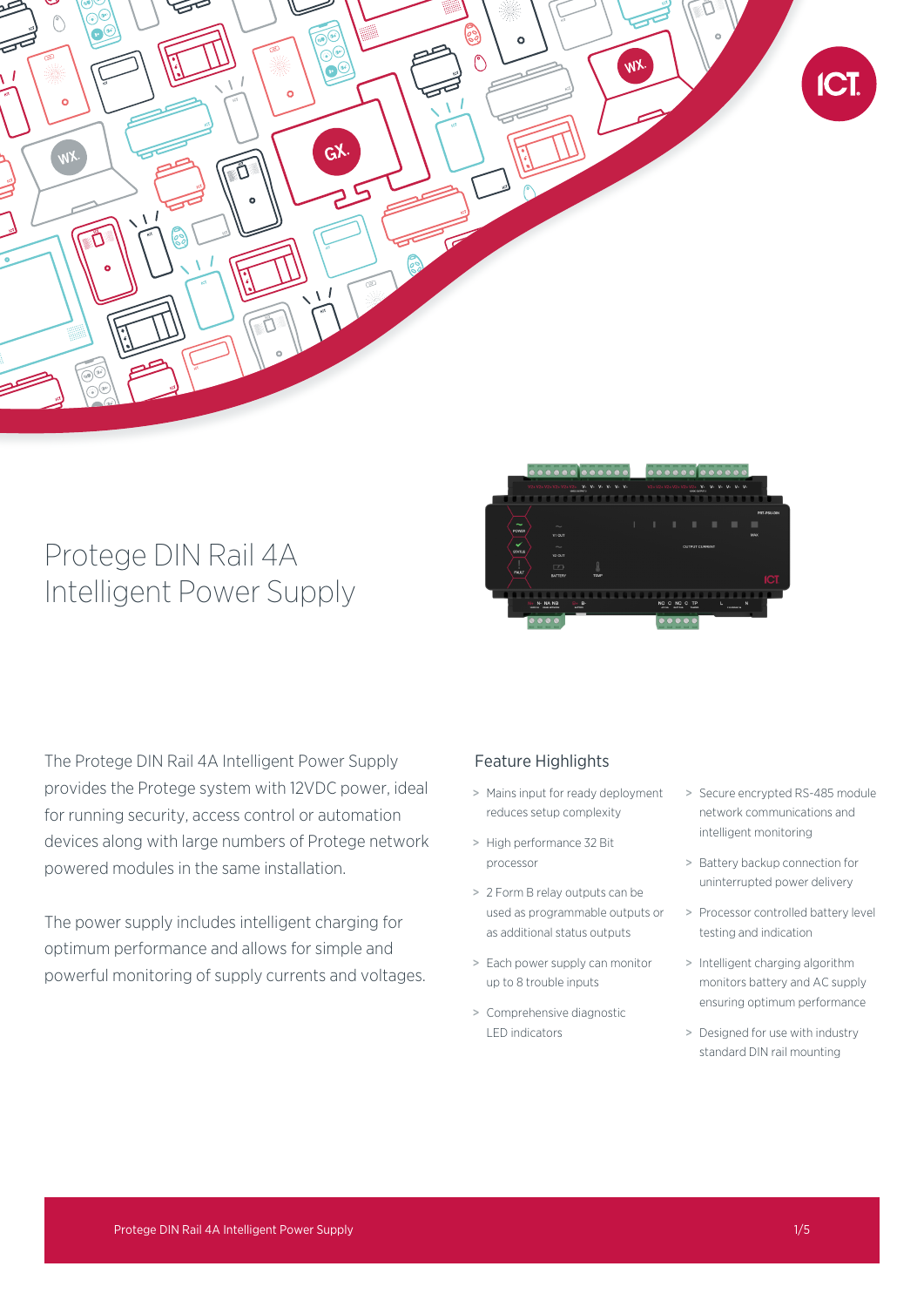## Reliable Power Delivery

The Protege DIN Rail 4A Intelligent Power Supply is capable of supplying power to a large number of smaller devices or multiple high-current devices with a combined total output of 4 amps. A battery charging circuit current of 500mA is also provided by the power supply.

A continuous source of power is maintained with the inclusion of intelligent battery backup charging, optimal level maintenance and seamless switch on AC failure. The battery backup, AC status and core temperature are constantly monitored, and failure conditions are communicated to the Protege system.

#### Battery Backup

The backup battery plays an important role in power conditioning and provides a continuous source of power in the event of a power outage.

The battery test procedure uses a proprietary algorithm to prevent deep discharge and increase battery endurance. A dynamic battery test is performed every ten minutes when mains power is present, and a battery condition alarm will be generated if the battery is disconnected or shows poor capacity. Battery fault conditions will activate the associated battery trouble input.

In addition to the dynamic battery test procedure the power supply performs a battery presence test every 60 seconds. If no backup battery is detected a battery condition alarm will be generated and the associated trouble input will be activated.

Upon reconnection of mains power the power supply automatically detects the backup battery and begins controlled charging.

### Intelligent Power Monitoring

The power supply is able to relay information about critical system voltages, currents and core temperature to the Protege GX integrated system controller.

The controller can then store these values in variables which can be viewed live from the Protege GX system interface and monitored on a status page or floor plan, along with logging for review at any time.

## Communication

A single RS-485 communication interface port used for all network communication functions and interconnection to other modules.

## Power Supply Outputs

The power supply has two 50mA outputs that can operate as either programmable outputs or predefined status outputs.

While in online mode the two outputs function as programmable outputs and can be used to activate bell sirens, lighting circuits, door locks, relay accessory products and other automation points.

While in offline mode the two outputs function as status outputs. In addition to the comprehensive front panel diagnostic indicators these status outputs offer additional information that can aid in diagnosing faults and conditions.

## LED Indicators

The power supply features comprehensive diagnostic indicators that can aid in diagnosing faults and conditions. LED indicators on the power supply include:

- > Status indicator
- > Fault indicator
- > Power indicator
- > V1 output/V2 output indicators
- > Battery indicator
- > Temp indicator
- > Output current indicator

## Upgradable Firmware

Utilizing the latest flash technology and high performance communication mediums, the firmware can be updated via the Protege interface.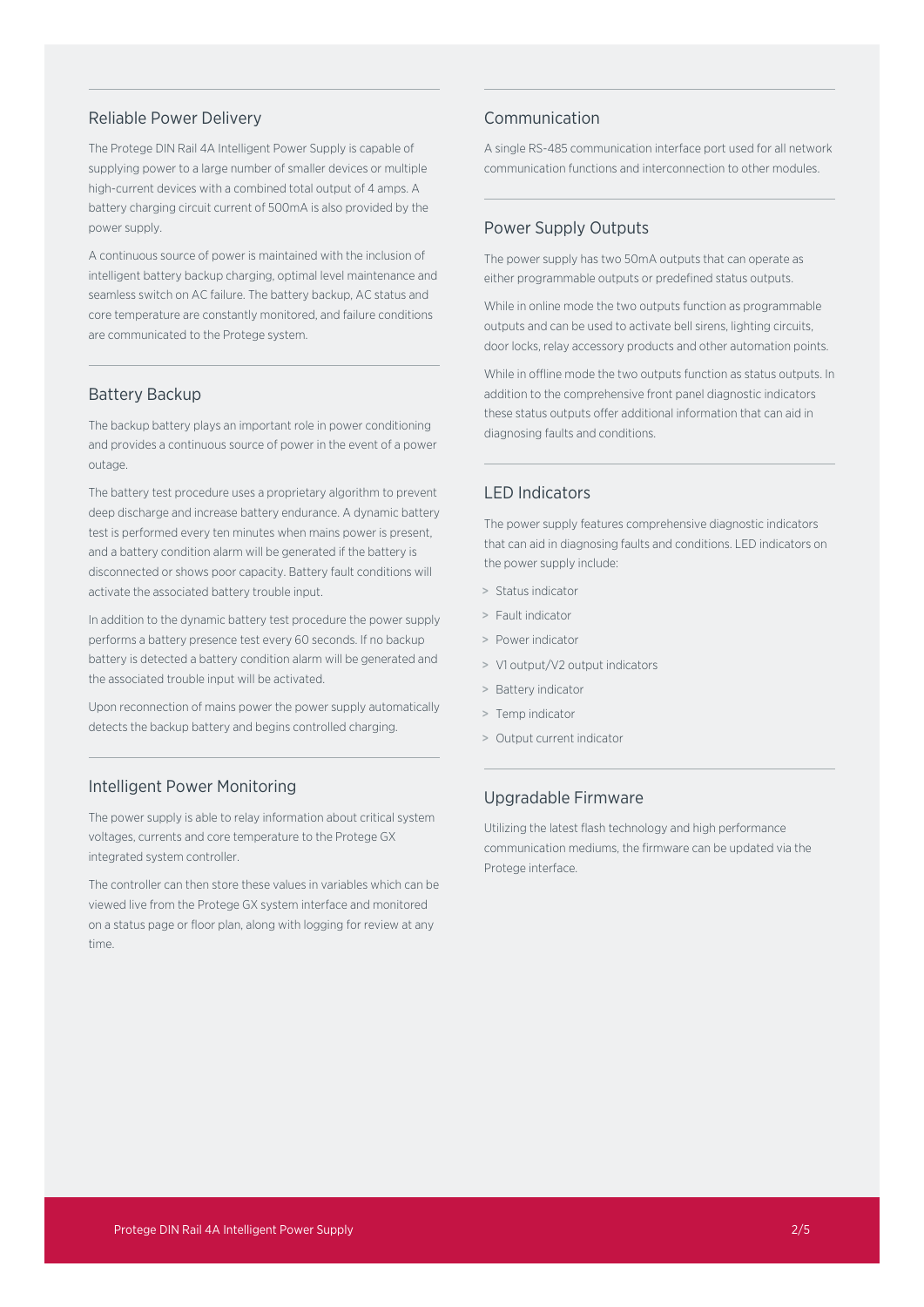# Technical Specifications

| <b>Ordering Information</b>       |                                                                      |
|-----------------------------------|----------------------------------------------------------------------|
| PRT-PSU-DIN-4A                    | Protege DIN Rail 4A Intelligent Power Supply                         |
| <b>Power Supply</b>               |                                                                      |
| Mains Input Voltage               | 120VAC (90-264VAC, 47-63Hz)                                          |
| Mains Input Operating Current     | 120VAC 1.5A (Full Load)                                              |
| DC Output (Combined)              | 12.64 VDC 4.0A Max (V1 Out + V2 Out Total)                           |
| DC Output (Single)                | 12.2VDC 3A Max                                                       |
| Battery Charging                  | 500mA (Typical) *Additional to the 4A Combined DC Output             |
| Battery Low                       | 11.75VDC                                                             |
| <b>Battery Restore</b>            | 12.5VDC                                                              |
| Communication                     |                                                                      |
| <b>RS-485</b>                     | <b>Isolated Module Network</b>                                       |
| <b>Outputs</b>                    |                                                                      |
| Outputs                           | 2 Solid-State Relay Outputs, 50mA 12V Max each                       |
| <b>Inputs</b>                     |                                                                      |
| Tamper                            | Dedicated Hardware Tamper Input                                      |
| Trouble Inputs                    | 8 (internal)                                                         |
| <b>Dimensions</b>                 |                                                                      |
| Dimensions (L x W x H)            | 156 x 90 x 60mm (6.14 x 3.54 x 2.36")                                |
| Net Weight                        | 470g (16.6oz)                                                        |
| Gross Weight                      | 580g (20.5oz)                                                        |
| <b>Operating Conditions</b>       |                                                                      |
| Operating Temperature             | UL/ULC 0° to 49°C (32° to 120°F) : EU EN -10° to 55°C (14° to 131°F) |
| Storage Temperature               | $-10$ ° to 85°C (14° to 185°F)                                       |
| Humidity                          | 0%-93% non-condensing, indoor use only (relative humidity)           |
| Mean Time Between Failures (MTBF) | 242,266 hours (calculated using RFD 2000 (UTE C 80-810) Standard)    |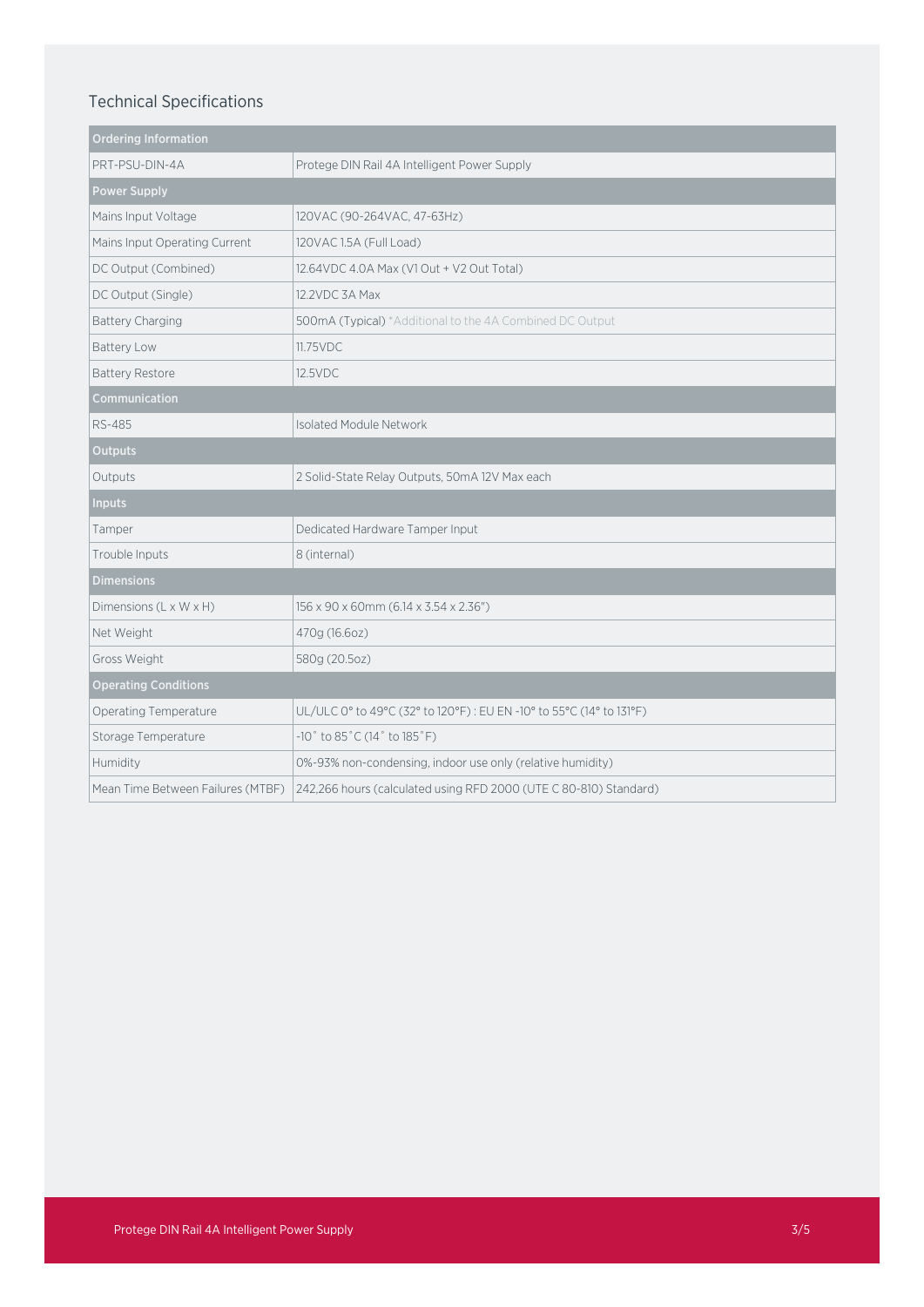## Regulatory Notices

#### RCM (Australian Communications and Media Authority (ACMA))

This equipment carries the RCM label and complies with EMC and radio communications regulations of the Australian Communications and Media Authority (ACMA) governing the Australian and New Zealand (AS/NZS) communities.

#### AS/NZS 2201.1 Class 5

Protege systems conform to AS/NZS 2201.1:2007 Class 5 intruder alarm systems standards for the construction, operation, performance and installation of intruder alarm equipment and systems installed in clients' premises.

#### CE – Compliance with European Union (EU)

Conforms where applicable to European Union (EU) Low Voltage Directive (LVD) 2014/35/EU, Electromagnetic Compatibility (EMC) Directive 2014/30/EU, Radio Equipment Directive (RED)2014/53/EU and RoHS Recast (RoHS2) Directive: 2011/65/EU + Amendment Directive (EU) 2015/863.

This equipment complies with the rules of the Official Journal of the European Union, for governing the Self Declaration of the CE Marking for the European Union as specified in the above directives.

Security Grade 4, Environmental Class II, EN 50131-1:2006+A2:2017, EN 50131-3:2009, EN 50131-6:2008+A1:2014, EN 50131-10:2014, EN 50136-1:2012, EN 50136-2:2013, EN 60839-11-1:2013, Power frequency magnetic field immunity tests EN 61000-4-8, Readers Environmental Class: IVA, IK07.

#### UK Conformity Assessment (UKCA) Mark

This equipment carries the UKCA label and complies with all applicable standards.

#### UL/ULC (Underwriters Laboratories)

- > UL1610 for Central-Station Burglar-Alarm Units
- > UL294 for Access Control System Units
- > CAN/ULC S304 for Signal Receiving Centre and Premise Burglar Alarm Control Units
- > CAN/ULC S319 for Electronic Access Control Systems
- > CAN/ULC S559 for Fire Signal Receiving Centres and Systems

#### Federal Communications Commission (FCC)

FCC Rules and Regulations CFR 47, Part 15, Class A.

This equipment complies with the limits for a Class A digital device, pursuant to Part 15 of the FCC rules. Operation is subject to the following two conditions: (1) This device may not cause harmful interference; (2) This device must accept any interference received, including interference that may cause undesired operation.

#### Industry Canada

#### ICES-003

This is a Class A digital device that meets all requirements of the Canadian Interference-Causing Equipment Regulations. Cet appareil numérique de la classe A est conforme à la norme NMB-003 du Canada.

CAN ICES-3 (A)/NMB-3(A)

> For a full regulatory and approval list please visit the ICT website.